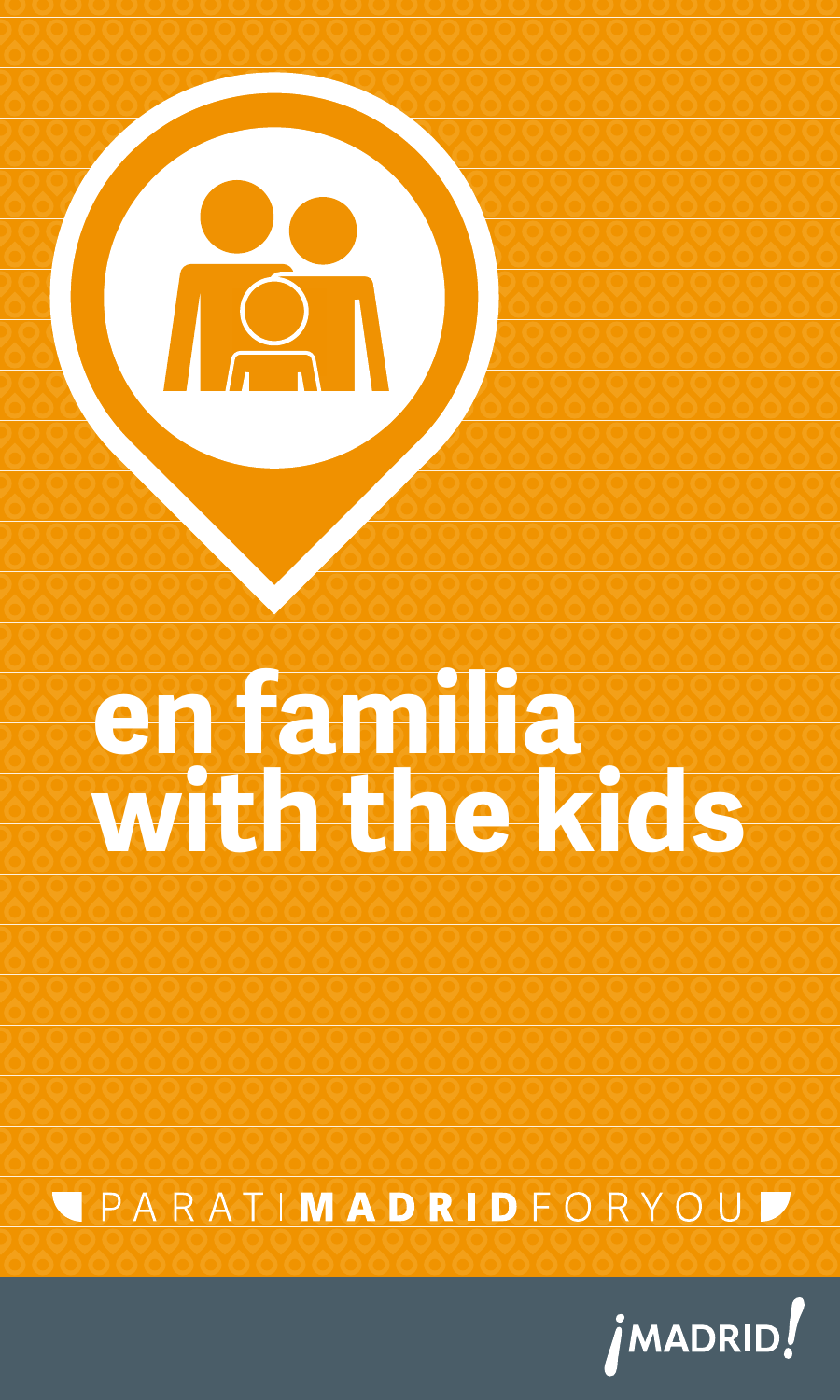

MADRID PARA TI **en familia**

Madrid es una ciudad para disfrutar en familia, con opciones para todos los gustos: desde parques temáticos a multitud de actividades al aire libre, espectáculos, espacios interactivos de lo más didácticos, el Planetario y los talleres que organizan los grandes museos.

Madrid is a city that caters for all tastes and members of the family. Home to theme parks filled with thrilling rides and interactive educational venues, the city also offers numerous outdoor activities, shows and kids workshops organised by some of the leading museums.

# QUÉ HACER / WHAT TO DO



#### **MUSEOS / MUSEUMS**

En los principales museos de Madrid los más pequeños pueden disfrutar de espacios y talleres especiales para ellos, con los que aprenderán aspectos fundamentales del arte, la naturaleza, la literatura infantil, los transportes, el deporte o la tecnología. / The city's main museums not only boast special areas for kids but also schedule workshops for the youngest members of the family in which they can learn all about art, nature, children's literature, transport, sports and technology.

**MUSEO NACIONAL DE CIENCIAS NATURALES / NATIONAL MUSEUM OF NATURAL SCIENCE** Colecciones botánicas, de insectos, reconstrucciones de dinosaurios y exposiciones muy didácticas en torno a la Naturaleza. / This museum is filled with botanical and insect collections dinosaur replicas and exhibitions focusing on nature.

- **José Gutiérrez Abascal, 2**
- **91 411 13 28**
- **GREGORIO MARAÑÓN**
- **Mar-vier, dom y fest / Tues-Fri, Sun &** Hols 10:00-17:00 h. Sáb / Sat 10:00- 20:00 h. Jul-agos / Jul-Aug: Sáb / Sat 10.00-15:00h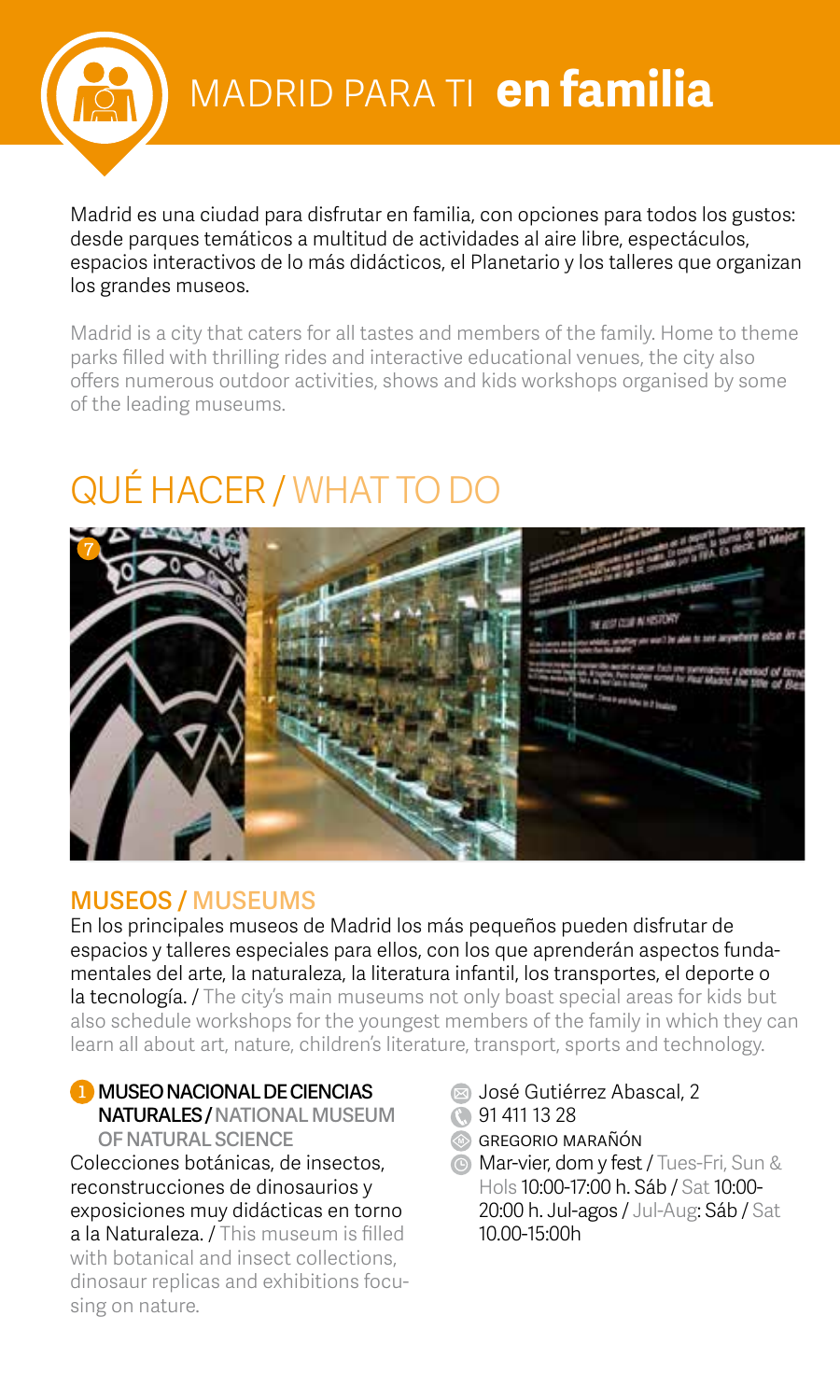#### **MUSEO ARQUEOLÓGICO NACIONAL / NATIONAL ARCHAEOLOGICAL MUSEUM**

A través de los utensilios y las obras de arte de las distintas culturas del Mediterráneo, el museo hace un recorrido desde la prehistoria hasta el siglo XIX. / Through the implements and works of art of the various Mediterranean cultures, the museum exhibits span from prehistory to the 19th century.

- Serrano, 13
- **891 577 79 12**
- SERRANO / RETIRO
- Mar-sáb / Tues-Sat 9:30-20:00 h Dom y fest / Sun & Hols 9:30-15:00 h

### **MUSEO NACIONAL DE**

**ANTROPOLOGÍA / NATIONAL MUSEUM OF ANTHROPOLOGY**

Objetos de uso cotidiano, rituales y festivos de numerosos pueblos indígenas, del pasado y el presente, de los cinco

continentes. / Everyday objects and items used in rituals and festivals teach us more about indigenous peoples of the past and present from all five continents.

- Alfonso XII, 68
- **8** 91 530 64 18
- **A ATOCHA**
- Mar-sáb / Tues-Sat 9:30-20:00 h. Dom y fest / Sun & Hols 10:00-15:00 h

#### *MUSEO DEL FERROCARRIL /*

**RAILWAY MUSEUM**

Sobre las vías de una antigua estación del siglo XIX, locomotoras y vagones de trenes que datan desde los orígenes de este medio de transporte hasta nuestros días. / On the tracks of a former 19th century train station, you will find the oldest and most modern locomotives and train carriages.

- Paseo de las Delicias, 61
- **82 302 22 88 22**
- **DELICIAS**

1 Oct-31 May: Lun-jue / Mon-Thur 9:30- 15:00 h. Vier-dom y fest / Fri-Sun & Hols 9:30-18:00 h. 1 Jun-30 Sept: Mar-dom / Tues-Sun 10:00-15:00 h

**G** MUSEO DE CERA / WAX MUSEUM Los personajes más relevantes de nuestra historia, junto a artistas, deportistas, políticos... parecen cobrar nueva vida en las figuras de cera de este museo. / Meet the lifelike wax replicas of well-known historical figures, artists, sportspeople, politicians…

- **Paseo de Recoletos, 41**
- **8** 91 319 93 30
- $\circledcirc$  colón
- Lun-vier / Mon-Fri 10:00-14:30 h & 16:30-20:30 h. Sáb-dom y fest / Sat-Sun & holidays 10:00-20:30 h

#### **CASA MUSEO DEL RATÓN PÉREZ /**

**RATÓN PÉREZ HOUSE MUSEUM** En este pequeño museo se recuerda al famoso ratón, coleccionista de los dientes de leche, justo en la casa donde Luis Coloma escribió que vivía Pérez junto a su familia. / This little museum pays tribute to the famous mouse –the Spanish equivalent of the tooth fairy– who loves collecting milk teeth. It is located in the very house that he lived in with his family in Luis Coloma's story.

- **Arenal, 8. 1ª planta / 1st floor**
- 8 91 522 69 68
- **OR** sol
- Lun / Mon 17:00-20:00 h. Mar-vier / Tues-Fri 11:00-14:00 h & 17:00-20:00 h. Sáb y fest / Sat & Hols 11:00-15:00 h & 16:00-20:00 h . Dom / Sun 12:00-15:00 h & 16:00-19:00 h

#### **MUSEO REAL MADRID: TOUR BERNABÉU / REAL MADRID MUSEUM: BERNABÉU TOUR**

Además de una panorámica del estadio, en la visita se conoce la sala de trofeos, la zona técnica, los banquillos, los túneles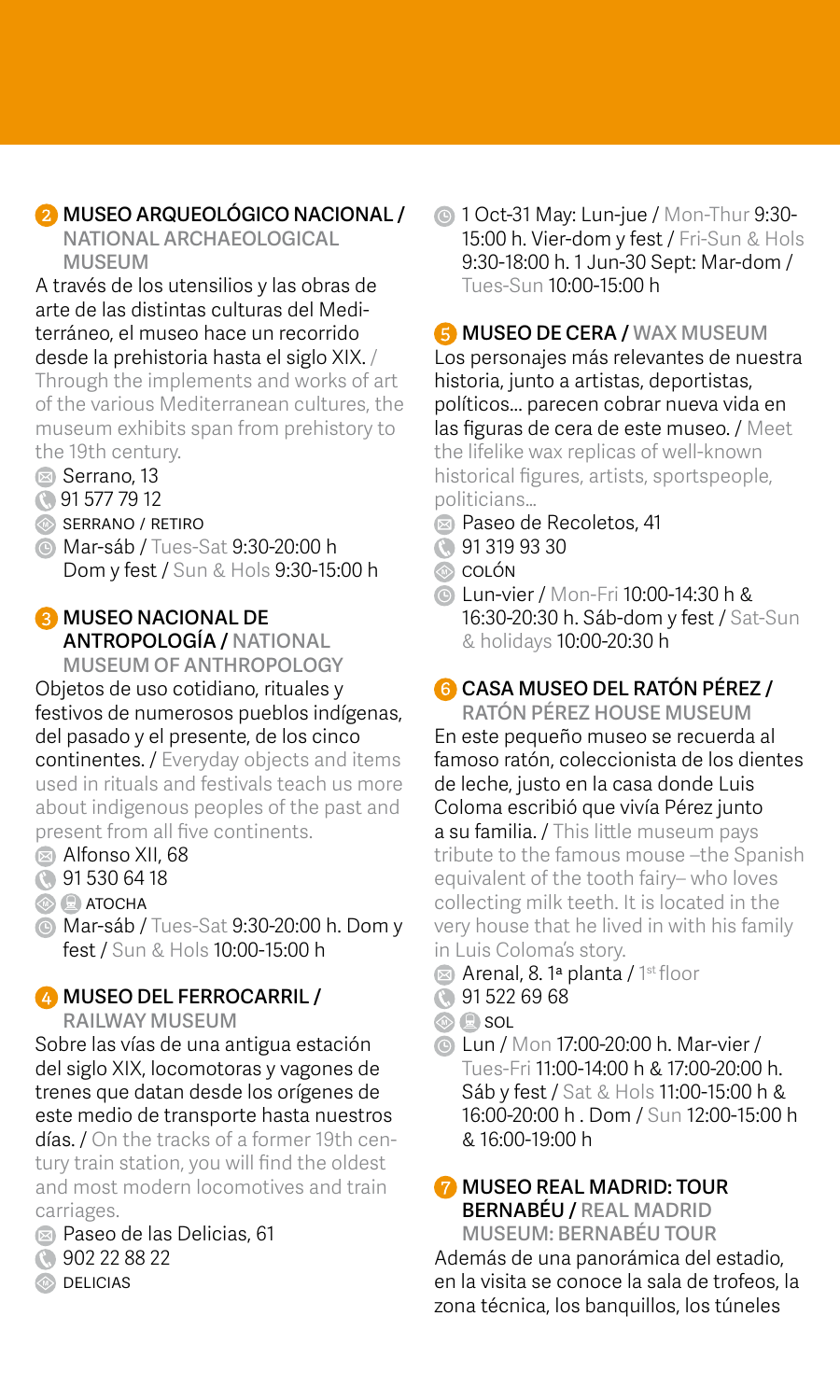#### de acceso a los vestuarios, la sala de

prensa... / As well as enjoying a panoramic view of the stadium, you can also visit the trophy room, sit in the dugout area, walk down the players' tunnel, feel like a journalist in the press room, and much more.

- Concha Espina, 1
- **8** 91 398 43 70
- SANTIAGO BERNABÉU
- Lun-sáb / Mon-Sat 10:00-19:00 h. Dom y fest / Sun & Hols 10:30-18:30 h. Días de partido: hasta cinco horas antes del inicio del encuentro, recorrido limitado. / Match days: restricted tours until 5 hours prior to kick-off.

**& MUSEO DEL ATLÉTICO DE MADRID / ATLÉTICO DE MADRID MUSEUM** Como en el anterior, se visita el museo, las gradas del estadio, el palco presidencial, la sala VIP, el terreno de juego,

los banquillos, los vestuarios y la sala de prensa. Y sin salir del recinto, los más pequeños pueden disfrutar de Indipark, una completa y divertida zona de ocio infantil. / During this tour you get to visit the museum, the stands, the President's Box, the VIP lounge, the pitch, the dugout area, the changing rooms and the press room. To make sure your little ones are entertained, the stadium also has an Indipark, a fun play area for the youngest members of the family.

- **Paseo de los Melancólicos, 69. Estadio** Vicente Calderón (puerta 23) / Vicente Calderón Stadium (gate 23)
- C 902 26 04 03
- **DE PIRÁMIDES / MARQUÉS DE VADILLO**
- Lun-dom / Mon-Sun 11:00-19:00 h. Días de partido, desde las 11:00 h hasta el comienzo del encuentro. / Match days: from 11am until the start of the game.



#### **DIVERSIÓN / ENTERTAINMENT**

Animales exóticos, vertiginosas atracciones mecánicas, pistas de hielo y de karts, espectáculos de teatro y de títeres, un cine para contemplar las estrellas sin moverse de la butaca. Son sólo algunas de las muchas propuestas que Madrid ofrece a los más pequeños. Para que se diviertan y conozcan su propio mundo. / Walking among exotic animals, going on gravity-defying rides, ice skating, go-karting, watching theatre and puppet shows and relaxing in a cinema where you can gaze at the stars from your seat are just some of the many child-friendly activities you can enjoy with your kids in Madrid.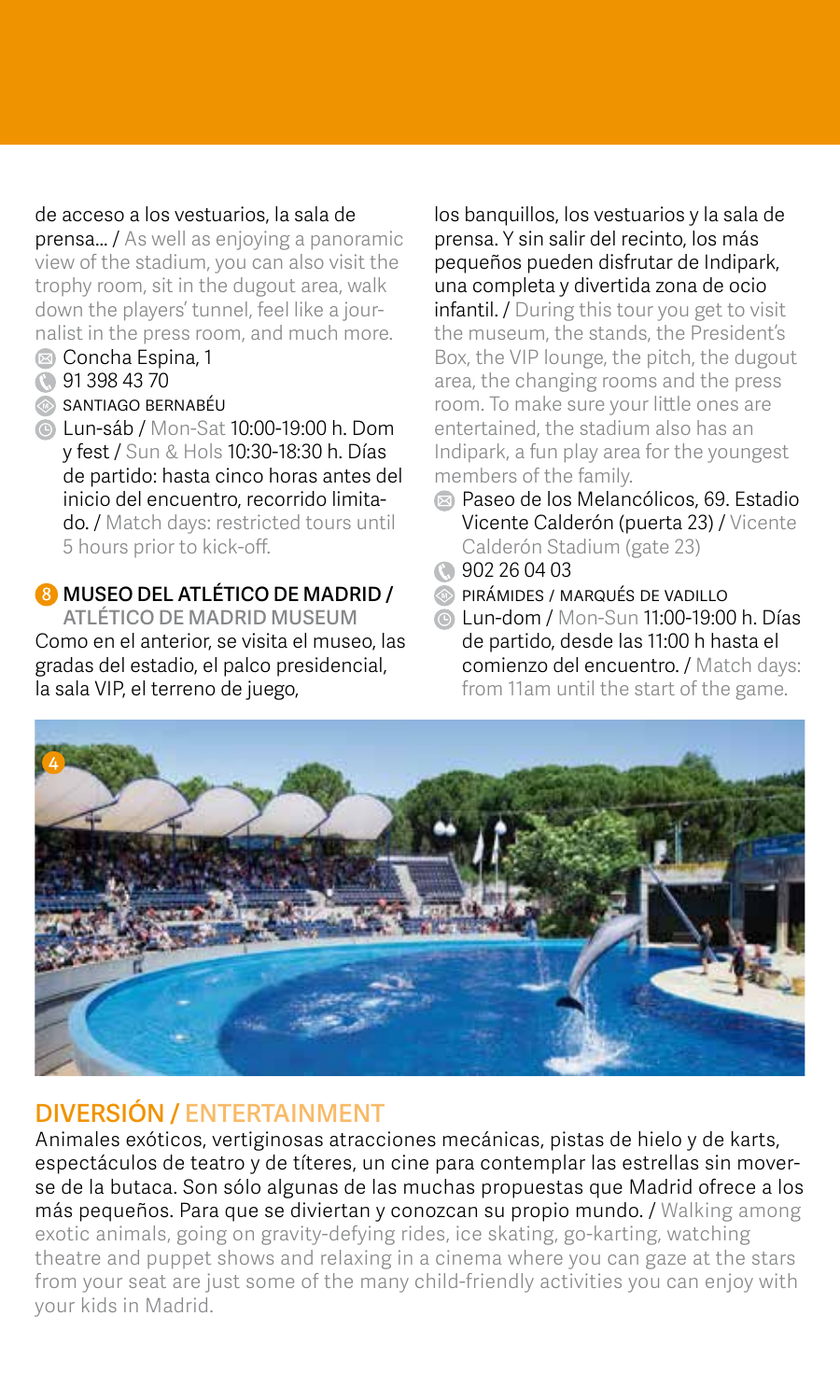MADRID FOR YOU **with the kids**



#### **PARQUE DE ATRACCIONES DE MADRID / MADRID**

**AMUSEMENT PARK** Montañas rusas impresionantes,

emociones de altura y sustos en The Walking Dead Experience. Con amigos o en familia. / Come along with friends and family and be prepared for heartstopping roller coasters, vertiginous heights and the spine-chilling The Walking Dead Experience.

- Casa de Campo
- **802 34 50 01**
- $\circledcirc$  BATÁN

#### **Z** ZOO AQUARIUM

- Casa de Campo, s/n
- **802 34 50 14**
- CASA DE CAMPO

Desde el insecto más pequeño hasta el mamífero más grande. Más de 6.000 animales. Entre ellos, Xiang Bao, el oso panda gigante que fascina a los niños.

/ Marvel at the smallest insects and the largest mammals. Here you'll find over 6,000 animals, including Xiang Bao, a giant panda who kids just love.

#### **PARQUE WARNER MADRID**

Un lugar donde sentirse estrella por un día, experimentar la arriesgada tarea de los especialistas de Hollywood o salir en la foto con tus personajes de dibujos animados preferidos. / Feel like a film star for a day, experience the risky task of Hollywood stunt people or have your photo taken with your favourite cartoon character.

- San Martín de la Vega Bus 412 & 413 desde / from Pinto Coche Salida 22 A-4 / Car Exit 22 (Ctra. Andalucía)
- **91 821 12 34 / 902 02 41 00**

#### **FAUNIA**

Los ecosistemas más ricos del mundo, así como diversos hábitats y entornos naturales se dan cita en este parque. / Catch a glimpse of the world's richest ecosystems, as well as a variety of habitats and natural environments.

- Avda. de las Comunidades, 28
- **8** 91 301 62 10
- **WALDEBERNARDO**

#### **C** TELEFÉRICO DE MADRID /

**MADRID CABLE CAR** Desde el Paseo de Rosales a la Casa de Campo o al revés. A 40 metros de altura, el Teleférico de Madrid propone un recorrido diferente y especial, con todo Madrid a nuestros pies. El Palacio Real, la catedral de la Almudena, la ermita de San Antonio de la Florida… Una voz en off explica todo aquello que vamos viendo. / It goes from Paseo de Rosales to Casa de Campo, or the other way round if you prefer. Travelling 40 metres up in the air, it takes you on a special sightseeing tour that offers a bird's eye view of the city. A recorded voice describes everything you see en route, from the Royal Palace and La Almudena Cathedral to the San Antonio de la Florida chapel.

- Paseo del Pintor Rosales & Casa de Campo
- **8** 902 34 50 02
- argüelles & batán / lago
- **C** DREAMS PALACIO DE HIELO /

**ICE PALACE**

El lugar ideal para aprender a patinar, con una gran pista de hielo de 1.800 m2 . / A 1.800m2 rink where you can learn to ice skate.

- Silvano, 77
- **8** 91 716 04 00
- CANILLAS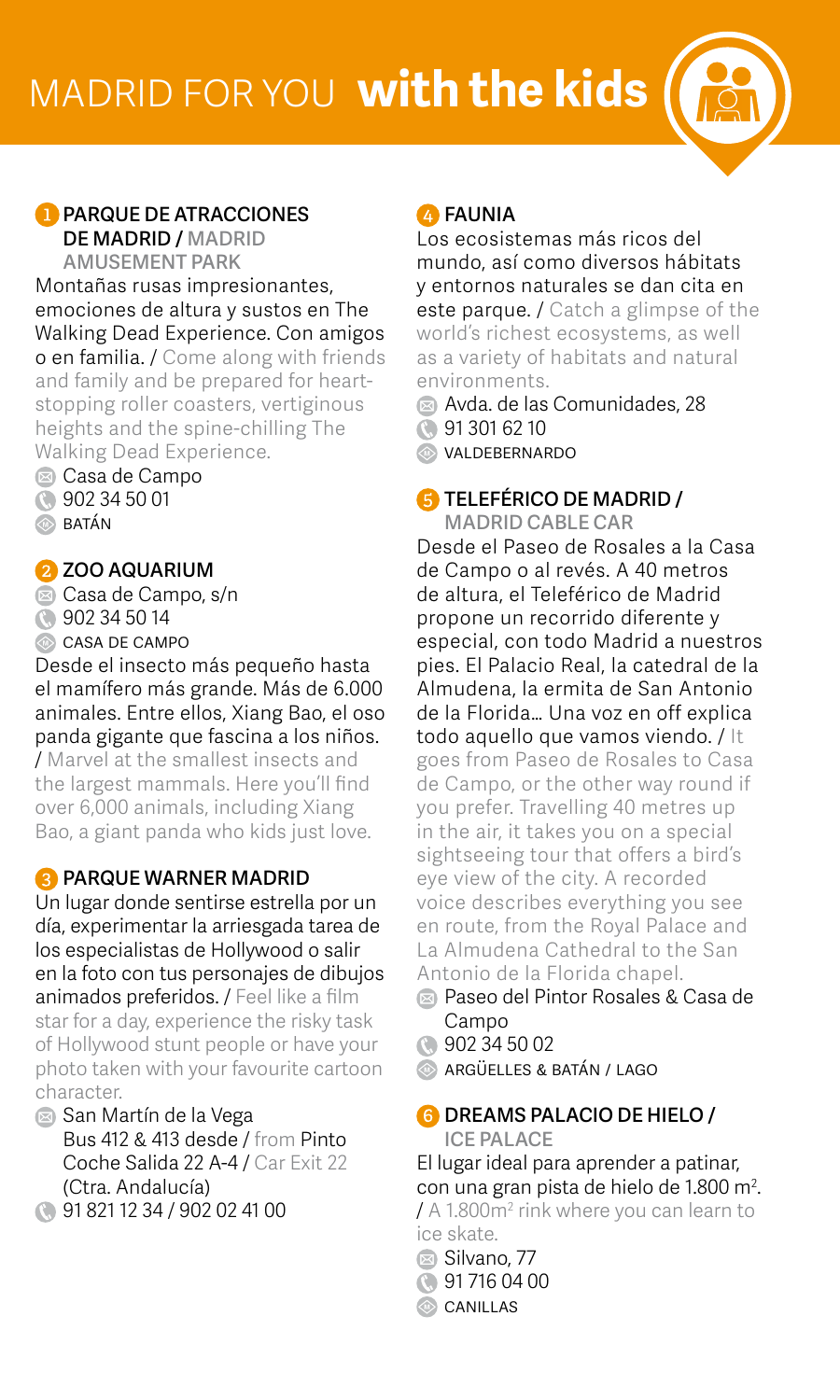#### **CARLOS SAINZ CENTER**

El mejor circuito de karting indoor de Europa, con más de 3.000 m<sup>2</sup> de trazado, lleno de curvas de diversión. Para sentirse como un auténtico piloto de carreras. / Feel like a true racing driver in one of the best indoor kart circuits in

Europe, with more than 3,000m<sup>2</sup> of track and lots of thrilling bends.

- Sepúlveda, 3
- **802 170 190**
- **PUERTA DEL ÁNGEL**

#### **8** TEATRO CIRCO PRICE

El gran circo estable de Madrid acoge, durante todo el año, propuestas infantiles y espectáculos circenses a cargo de las compañías más interesantes del panorama actual. / Madrid's great resident circus has a full all-year-round programme of children's shows and circus acts featuring the best companies on today's circus scene.

- Ronda de Atocha, 35
- 191 527 98 65

**Exercise ATOCHA / EMBAJADORES / LAVAPIÉS** 

#### **CFARO DE MONCLOA**

El nuevo mirador de la ciudad ofrece una espectacular vista panorámica de Madrid a 92 metros de altura. Toda una experiencia. / The city's new observation deck offers spectacular panoramic views over Madrid from 92 metres high. Quite an experience!

- Avda. Arco de la Victoria, 2
- **8** 91 550 12 52
- **MONCLOA**
- Mar-dom / Tues-Sun 9:30-20:30 h

#### **CO PLANETARIO / PLANETARIUM**

Las proyecciones de su cine nos permiten conocer los fundamentos de la astronomía: qué es el universo, cómo cambia y se mueve, las constelaciones, los agujeros negros... / Cinema screenings teach us about the fundamentals of astronomy: what the universe is, how it moves and changes, the constellations, black holes, and much more.

- Avenida del Planetario, 16
- **8** 91 467 34 61
- **MÉNDEZ ÁLVARO**

#### **MICROPOLIX**

Parque de ocio educativo que recrea una ciudad para niños de 5 a 13 años, con su ayuntamiento, supermercado, hospital, universidad, teatro, ludoteca... / Kids will love this educational theme park: a town for 5 to 13 year olds with everything from a town hall, supermarket and hospital to a university, theatre and recreational area.

- **Parque Comercial Alegra. Ctra. A-1,** Salida 20 / Exit 20. San Sebastián de los Reyes
- **8** 91 799 00 00

#### **MADRID SNOW ZONE**

La única pista de nieve cubierta de España. Para practicar esquí los 365 días del año. / The only indoor snow slope in Spain, it's open for skiing all year round.

- Centro Comercial Xanadú. Ctra. A-5, Salidas 22 y 25 / Exits 22 & 25. Arroyomolinos
- 1 902 361 309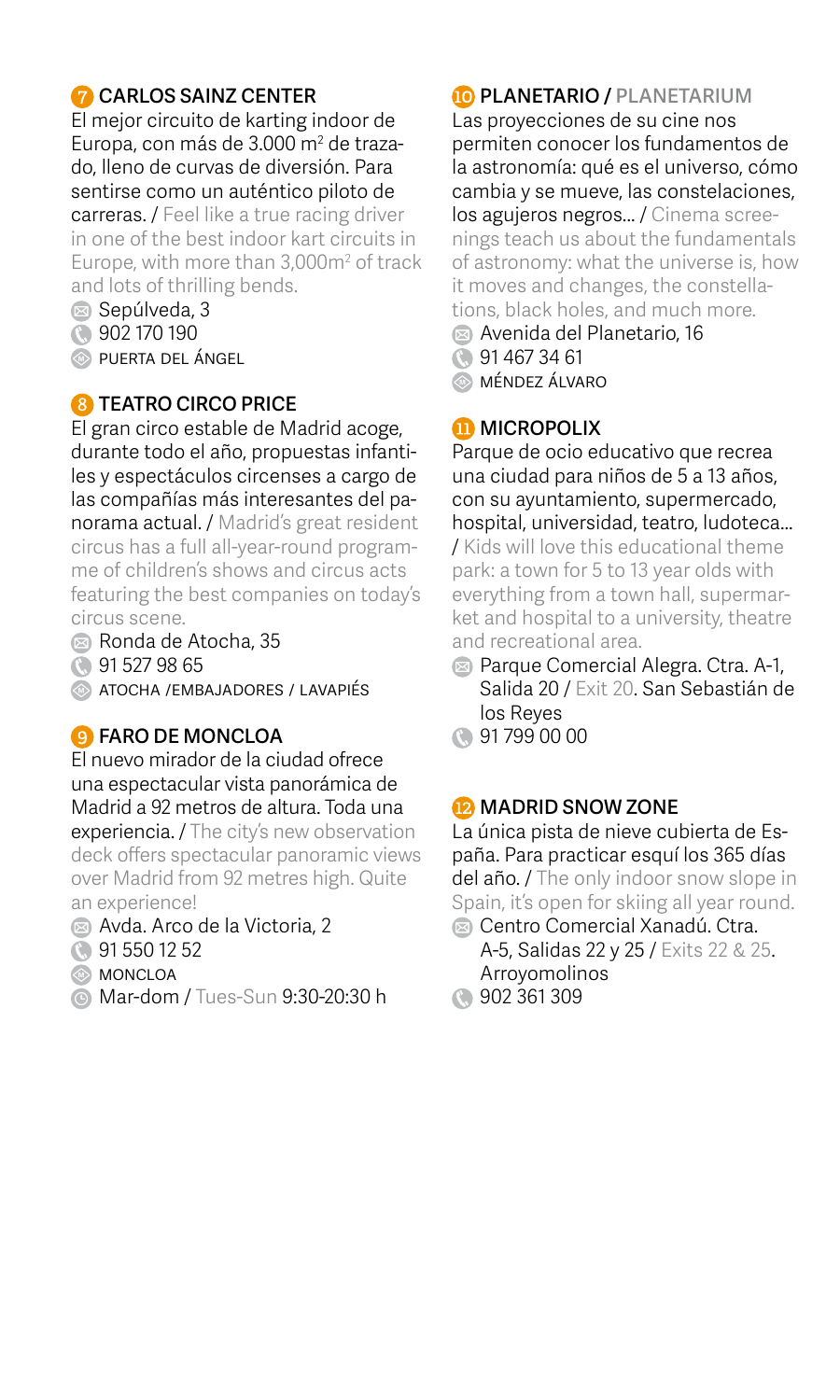

#### **PARQUES Y JARDINES / PARKS AND GARDENS**

#### **PARQUE DE EL RETIRO**

- Plaza de la Independencia
- retiro / príncipe de vergara / ibiza / **ATOCHA**

El Parque de El Retiro, creado en el siglo XVII como lugar de descanso para los monarcas, es el gran pulmón verde de la ciudad. Montar en las barcas del estanque que preside la estatua de Alfonso XII es una de las actividades favoritas de los madrileños. También de los más pequeños, que encuentran un sinfín de posibilidades para disfrutar en el parque: desde montar en bicicleta hasta asistir a uno de los espectáculos que tienen lugar en su Teatro de Títeres cada fin de semana (entrada gratuita). / Built in the 17th Century as a retreat for the monarchs, El Retiro Park is the city's green lung. Going for a boat ride on the lake, which is presided over by the statue of Alfonso XII, is a favourite pastime among Madrileños. The little ones are also big fans of this park, where they can do everything from riding their bikes to watching puppet shows which are held there every weekend, free of charge.

#### **MADRID RÍO**

**DIRÁMIDES / PRÍNCIPE PÍO** En Madrid Río se puede caminar, montar en bici, disfrutar de las zonas deportivas, de las áreas de juego infantiles -toboganes, tirolinas- e incluso de su playa urbana. No es una playa al uso: se trata de un conjunto formado por tres recintos ovalados donde, cuando aprieta el calor, uno no se puede bañar pero sí refrescarse gracias a los chorros de agua a diferente altura y a las nubes de agua pulverizada. / In Madrid Río you can walk, ride a bike, enjoy the sports facilities, let the kids loose in the children's play areas (with their slides and zip-lines) or just relax at the city beach. This is not a beach in the traditional sense: rather, it is a set of three oval-shaped areas where, although you may not be able to go for a swim, you will certainly be able to cool off thanks to the variable height water jets and the clouds of water vapour.